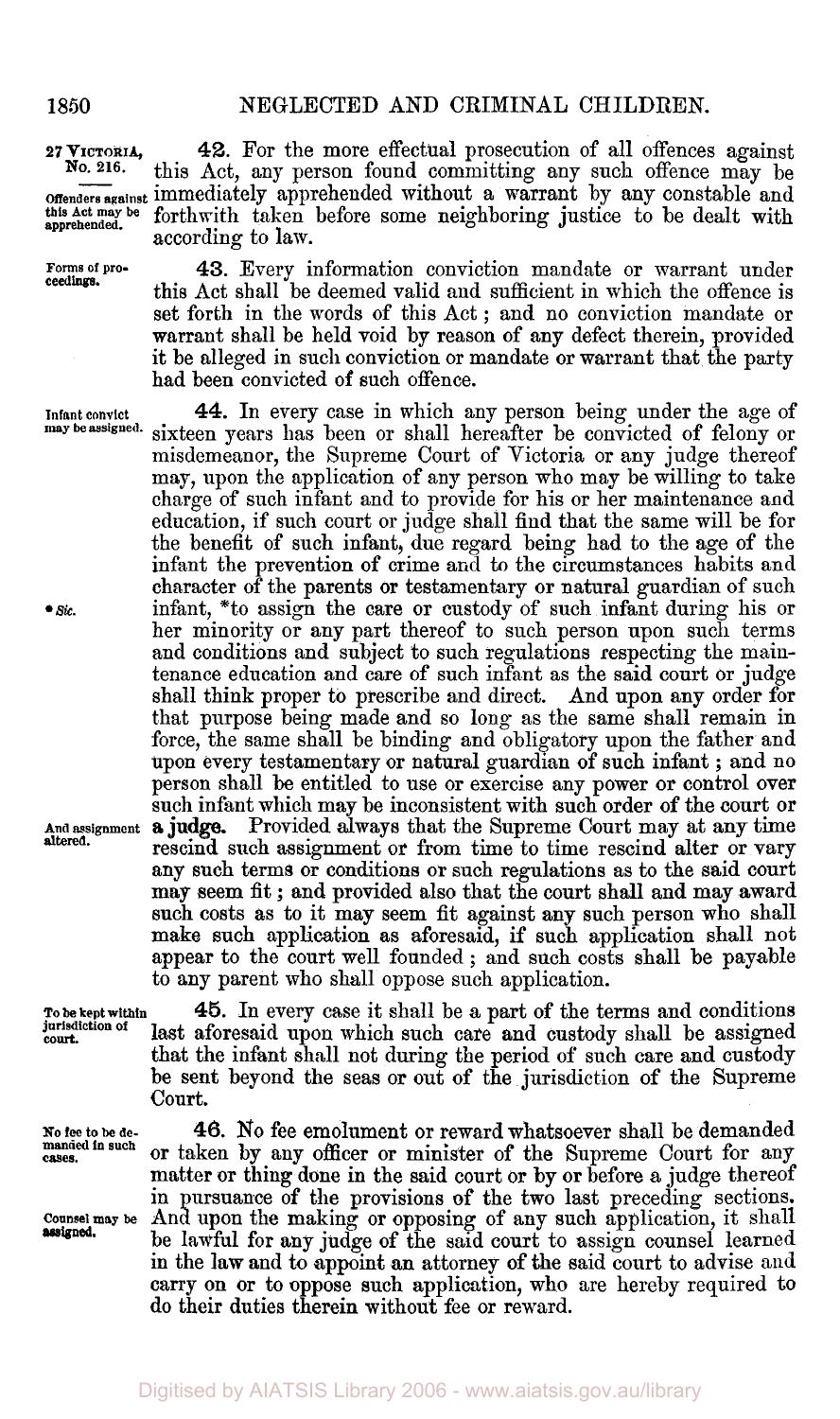# NEGLECTED **AND** CRIMINAL CHILDREN.

**47.** Nothing herein shall affect or shall in any manner interfere 27 VICTORIA, WEGLECTED AND CRIMINAL CHILDREN. 1851<br>47. Nothing herein shall affect or shall in any manner interfere 27 VICTORIA,<br>with the execution of the sentence which may have been passed upon  $N_0$ . 216.<br>such infant on his or her c

## SCHEDULES.

THE FIRST SCHEDULE. Section 2.

| Date. | Title of Act.                                                                                                                                | <b>Extent of Repeal.</b> |
|-------|----------------------------------------------------------------------------------------------------------------------------------------------|--------------------------|
|       | 13 Vict. No. 21 "An Act to provide for the care and education The whole.<br>"" of infants who may be convicted of felony or" "" misdemeanor" |                          |

the said colony. THE SECOND SCHEDULE. Section 19.<br>
(To Wir) To the Keeper of the gaol at and To the Keeper of the gaol at and<br>
in the formatory school at and<br>
in the superintendent of the reformatory school at

justices of the Supreme Court

to

the said court and others Her Majesty's justices of the peace in and for the said colony

| [If "convicted"]<br>for that [here state the sub-<br>stance of the offence] and is<br>now here sentenced by us to<br>be imprisoned in the said<br>gaol for the space of | [If "neglected"]<br>$\lfloor$ $\lceil$ or as the case may be | [If "imprisoned"]<br>and charged with being a for that the said A.B. is<br>neglected child for that   now imprisoned in the said<br>she did dwell with a gaol under a sentence of<br>person known to be a thief which six months are un-<br>l expired |
|-------------------------------------------------------------------------------------------------------------------------------------------------------------------------|--------------------------------------------------------------|-------------------------------------------------------------------------------------------------------------------------------------------------------------------------------------------------------------------------------------------------------|
|-------------------------------------------------------------------------------------------------------------------------------------------------------------------------|--------------------------------------------------------------|-------------------------------------------------------------------------------------------------------------------------------------------------------------------------------------------------------------------------------------------------------|

### **1851**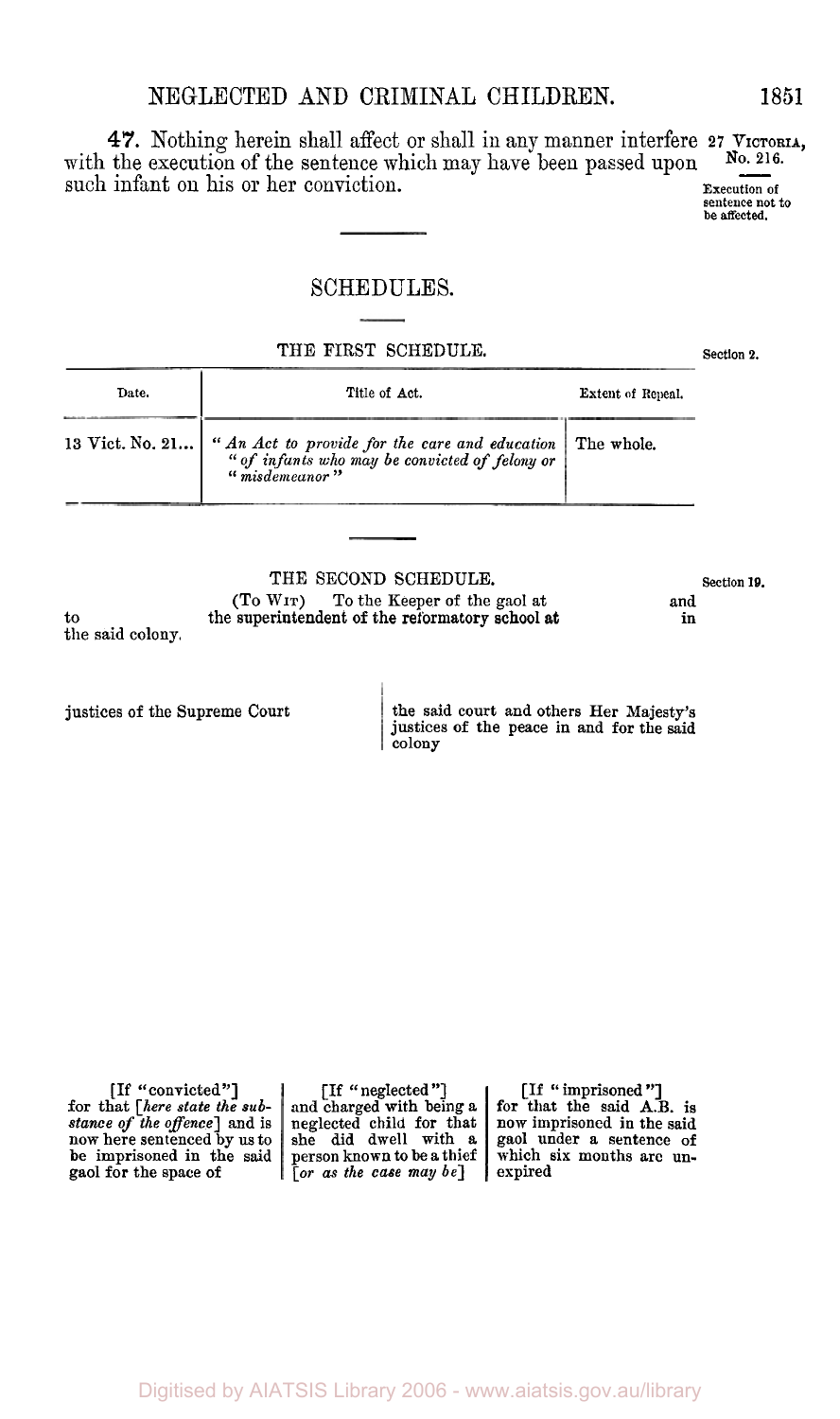#### **NO. 216.**

**Section 25.** 

### **27 VICTORIA,** THE THIRD **SCHEDULE.**

**(To WIT) BE** it remembered that on the day of complaint was made before one of Her Majesty's justices of the peace in and for by **M.P.**  that A.B. of  $\qquad \qquad$  in the said  $\qquad \qquad$  [butcher] was the parent [or stepparent] of E.F. an inmate of the reformatory [or industrial] school at in in the said colony and was of sufficient ability to contribute to the support of the said inmate and now at this day &c. [state the appearance or noli-appearance according to the *usual* form down to] do adjudge the said **A.B.** to be the parent **[or** step-parent] of the said child and of such ability as aforesaid And we do further adjudge the said **A.B.**  to pay to the clerk of petty sessions here for the time being the sum of for costs forthwith **And we do further adjudge the said A.B.** to pay to the said clerk the sum of  $[Moday]$  next and the same amount on every succeeding  $[Moday]$ and if the said weekly sum be not paid as aforesaid or if the said costs be not paid forthwith [proceed as in common orders]. in the said

#### **Section 26. THE FOURTH SCHEDULE.**

**(To WIT) BE** it remembered that on the day of last [proceed *as* in the Fifth Schedule to the \*] and on the last complaint by M.P. a person duly authorised in that behaif that the said **A.B.** was of sufficient ability to contribute a larger sum to **the** support of the said E.F. and **now** at this day **&c.**  [state the appearance or non-appearance as usual down to] do adjudge the said **A.B.** to be of sufficient ability to contribute **a** larger weekly sum as aforesaid and do increase in lieu of the weekly sum first hereinbefore mentioned. day of was made before one of Her Majesty's justices of the peace in and for

Given under **&c.** 

### **Section 28.** THE FIFTH SCHEDULE.

(To **WIT)** To [consfables &c.]

**WHEREAS on the day of last two of Her Majesty's justices** of the peace in and for did by an order under their hands and seals adjudge A.B. of [butcher] to be the parent [or step-parent] of E.F. an inmate of the reformatory [or industrial] school at in the said colony and also to be of sufficient ability to contribute to the support of the said inmate and **by** the same order did adjudge the said A.B. to pay to the clerk of petty sessions at in the said colony for the time being the sum of for costs And they did further said colony for the time being the sum of for costs And they did further adjudge the said A.B. to pay to the said clerk the sum of on  $[Monday]$ adjudge the said A.B. to pay to the said clerk the sum of then next and the same amount on every succeeding [Monday]\* and did order that if the said weekly sum should not be paid *[as in order*] [And whereas on the day of **last two of Her Majesty's justices of the peace in and for**<br>did by an order under their hands and seals lessen [*or* increase] the said weekly sum to the weekly sum of and whereas it has been this day duly proved before me the undersigned one of Her Majesty's justices of the peace in and for that on [Monday] the day of last the sum of was due and payable by virtue of the said order for [ten] weeks ending on that day um should not be paid [as in order] [And whereas on the<br>last two of Her Majesty's justices of the peace in and for

and then last elapsed and is still in arrear These are therefore [proceed **as** in ordinary warrant *of* distress or commitment].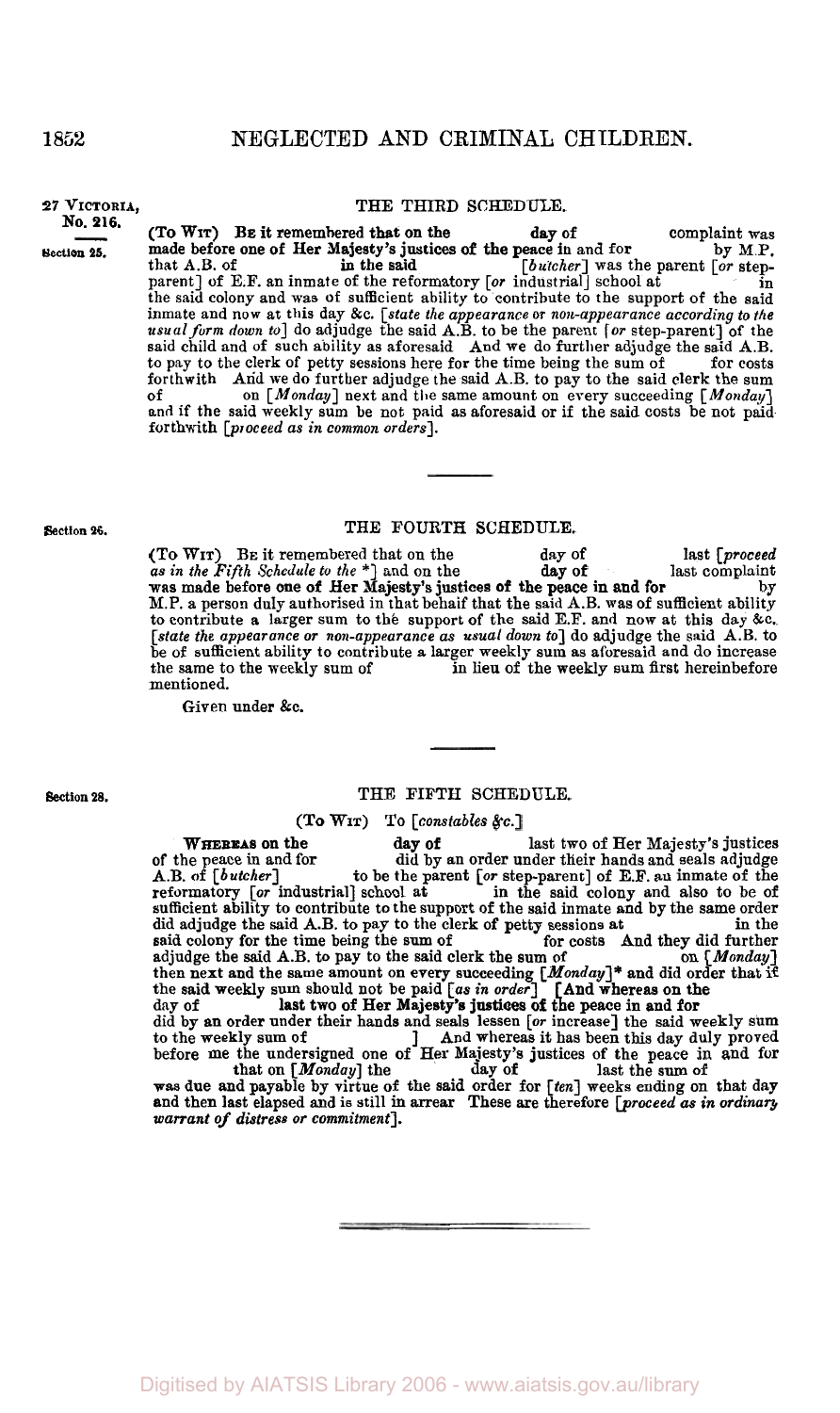# NEGLECTED AND CRIMINAL CHILDREN (AMENDMENT).

**1853** 

#### **ANALYSIS OF CONTENTS.**

|                                                  | SECT. |                                                         | SRCT. |              |
|--------------------------------------------------|-------|---------------------------------------------------------|-------|--------------|
| Title of Act<br>$\sim$                           |       | Neglected child whose term expires                      |       | 38 VICTORIA, |
| Act to be read as part of Principal Act          |       | before attaining sixteen years may                      |       | No. 495.     |
| Meaning of "inmate" $\ldots$                     | 2     | be re-committed<br>$\mathbf{r}$                         | 12    |              |
| Males and females under six years may            |       | Inmates of industrial schools may be                    |       |              |
| both occupy any school                           | 3     | boarded out<br>$\cdots$                                 | -13   |              |
| Inspectors of industrial and reforma-            |       | Penalty on boarded out child abscond-                   |       |              |
| tory schools may be appointed                    | 4     | ing or refusing to return to school                     | - 14  |              |
| Deputies or assistant inspectors may             |       | Penalty for withdrawing or harboring                    |       |              |
| be appointed in certain cases                    | 5     | boarded out children                                    | 15    |              |
| Certain neglected children may be sent           |       | Penalty for ill-usage of boarded out                    |       |              |
| forthwith to a reformatory school                | 6     | children<br>$\overline{a}$<br>$\sim$ $\sim$<br>$\cdots$ | 16    |              |
| Mandate to set forth security in certain         |       | Inmates may be apprenticed                              | 17    |              |
| cases, otherwise child not receivable            | 7     | Recovery of wages of children                           | 18    |              |
| Age of "convicted" child<br>$\cdots$<br>$\cdots$ | 8     | Wages or earnings may be paid into                      |       |              |
| Age to which children may be detained            | 9     | Post Office Savings Bank<br>$\ddot{\phantom{a}}$        | 19    |              |
| Parent to include putative father in             |       | Wages may be applied to defray ex-                      |       |              |
| $certain cases$<br>$\cdots$                      | 10    | penses of misbehaviour of child<br>$\cdots$             | - 19  |              |
| Persons liable for support of inmate             |       | Regulations may be made by<br>the                       |       |              |
| may be summoned and ordered to                   |       | Governor in Council                                     | -20   |              |
| рау                                              | 11    |                                                         |       |              |
|                                                  |       |                                                         |       |              |

**An** Act to amend the Law relating to Neglected and Criminal Children. [24th *December* 1874.]

BE it enacted by the Queen's Most Excellent Majesty by and with the advice and consent of the Legislative Council and the Legislative Assembly of Victoria in this present Parliament assembled and by the authority of the same as follows :-

*" Children's Amendment Act* 1874," and shall be construed with and read as part of *The Neglected and Criminal Children's Act 1864* " hereinafter referred to as the "Principal Act.'' 1. This Act may be cited as " The Neglected and Criminal Title of Act.

2. In the construction of this and the Principal Act the word Interpretation of "inmate" shall be deemed to include and apply to any child in respect of whom **a** "mandate" may have been issued whose period of detention shall not have expired or who is licensed out or boarded out or who has been re-committed or who has not **been** duly released.

**3.** Notwithstanding anything contained in section three of the **Children**  Principal Act the Governor in Council may authorize any industrial detained in any be school to be occupied by both males and females under the age of industrial achool. six years.

*4.* The Inspector-General of Penal Establishments or Deputy **Inspector of**  Industrial and or Assistant Inspector-General or such other fit person or persons **reformatory**  may be necessary may be appointed Inspectors of Industrial and **schools VOL.** II. **3P**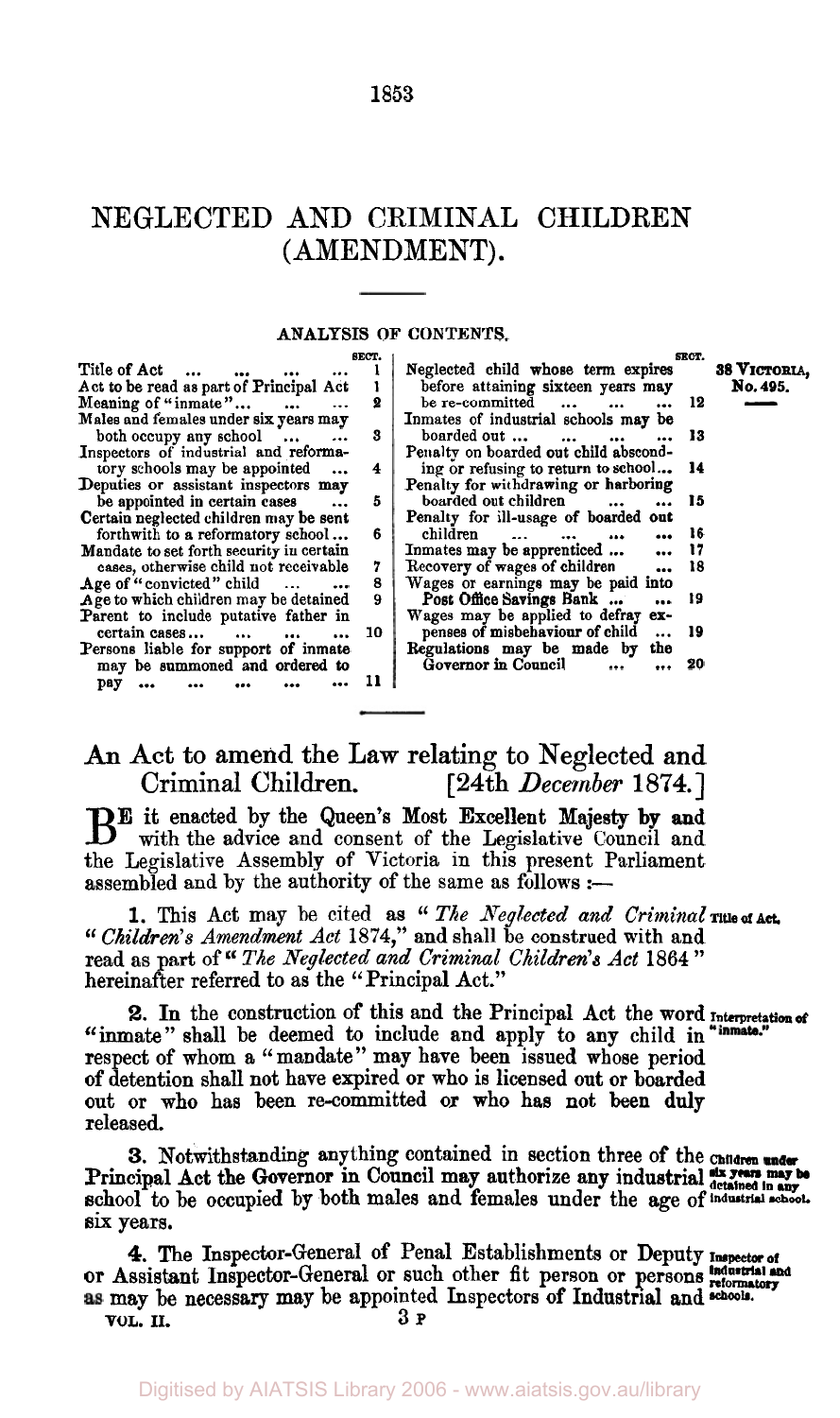#### **1854 NEGLECTED** AND CRIMINAL CHILDREN (AMENDMENT).

**as VICTORIA,** Reformatory Schools, and every person when so appointed may exercise all the powers and duties conferred upon the superintendents teachers **and** officers by this and the Principal Act. **No. 495.** 

**Appointment** of **5.** In case of the absence on leave illness or temporary incapacity **temporary de-**<br>puty or assistant of any inspector of industrial and reformatory schools for the time<br>threetor. haing the Governor in Conneil may appoint some fit and proper being the Governor in Council may appoint some fit and proper person to act in his stead, and may when it shall seem expedient appoint a deputy or assistant inspector, and every such person when so appointed shall have and exercise all the powers and duties of the Inspector of Industrial and Reformatory Schools.

**Immoral** *or* de- *6.* Any "neglected child" as mentioned in section thirteen of **be sent to re-** the Principal Act who in the opinion of the justices appears to have **praved child may formatory school.** been leading an immoral or depraved life may be sent forthwith to a reformatory school instead of to an industrial school.

**No child** *to* **be** *7.* No child adjudged to be a neglected child under the descrip-**Industrial school** tion contained in sub-section **(v.)** section thirteen of the Principal **ntceived into any unless security** Act shall be received into any industrial school unless the mandate *mandate to have* issued in respect to such child sets forth that the security mentioned in the said sub-section has been given.

> **8.** Section sixteen of the Principal Act shall apply to any child "convicted" being a boy or girl under the age of seventeen years.

detained. Act may authorize-**9.** A "Mandate" as provided in section nineteen of the Principal

- (I.) The detention of a "neglected child" until the age of sixteen years but not afterwards, and
- (II.) The detention of **a** "convicted" child until the age of seventeen years but not afterwards.

**Parent to include**<br>putative father.

**Recovery of**<br>arrears.

Re-committel of neglected chilexpired before they attain six-

**10.** In the construction of section twenty-four of the Principal Act the word "parent" shall be deemed to include and to apply to any person against whom an order of affiliation has been made.

**11.** Any parent or step-parent liable to contribute to the support of any inmate under section twenty-four of the Principal Act, who by reason of being unable to be found or being absent from the colony has not been summoned, shall on being summoned and an order for contribution made be liable to pay any sum found to be due for maintenance computed at a rate not exceeding Ten shillings per week for each and every week from the date of the mandate ordering the detention of such inmate and for which maintenance has not been paid.

**12.** Any "neglected child" who has been dealt with or who neglected chil-<br>dren whose term may hereafter be dealt with under this or the Principal Act and whose term of detention shall expire before he attains the age of they attain six-<br>teen years of age. Sixteen years may be brought before two or more justices, who in their discretion may issue a mandate directing the further detention

The period for which a child is so again sent to an industrial school shall be deemed to be **a** continuation of the latter half of his original **term** *of*  detention. Act No. 216 s. 23, of such child until he attains the age of sixteen years.

**temporary de-**

**unless security** 

**victed"** *child* 

**Age to which**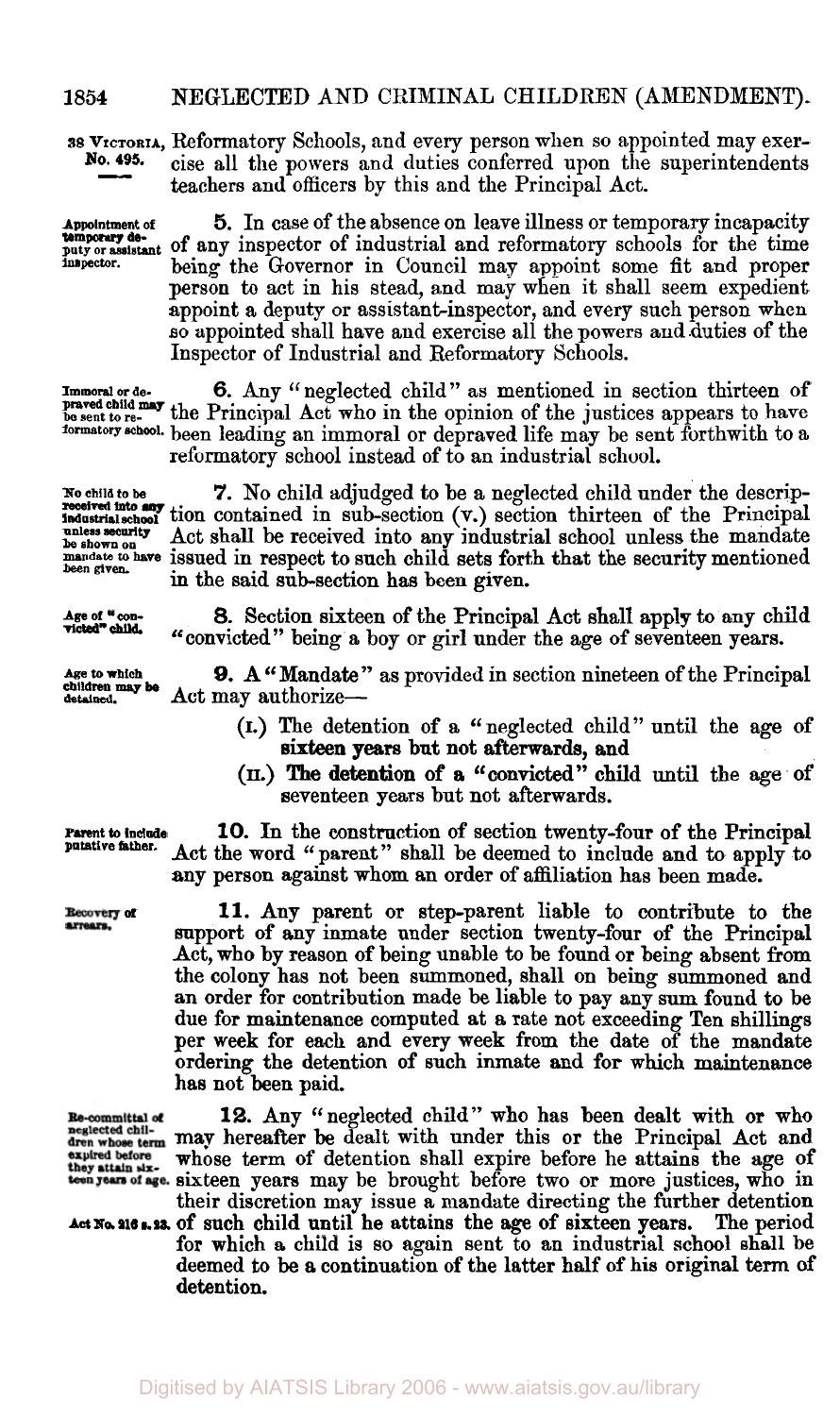## NEGLECTED **AND** CRIMINAL CHILDREN **(AMENDMENT).** 1855

**13.** Subject to such regulations and conditions as the Governor 38 VICTORIA, <br>
puncil shall from time to time make all children who have No. 495. in Council shall from time to time make all children who have 13. Subject to such regulations and conditions as the Governor 38 Victoria,<br>in Council shall from time to time make all children who have No. 495.<br>become or may become inmates of industrial schools may be boarded children out for any period **or** periods not extending beyond their term **of boarded out.**  detention.

14. Any child boarded out from an industrial school who shall renaity on abscond from the person with whom he is placed, or who shall boarded out child neglect or refuse to return to the said school at the expiration of his term of boarding out, the term of his detention not having expired, or when required to do **so by** the Chief Secretary shall be held to have absconded from the said school and be liable for the punishment on conviction provided for in section thirty-nine of the Principal Act.

**or** counsel **or** induce any child licensed out or boarded out to abscond from the person to whom he is licensed or with whom he is boarded **licensed** out or out before the expiration of his period of service **or** boarding out, or **children**  who knowing **any** such child to have been **so** withdrawn or to have *so* absconded shall harbor or conceal **or** assist in concealing such child **or** prevent him from returning to such person with whom he is placed or to any industrial **or** reformatory school, shall **on** conviction thereof forfeit and pay **any sum** not exceeding Ten pounds **or may** be imprisoned for any time not exceeding fourteen days. 15. Any person who shall directly or indirectly withdraw from Penalty for with

16. Any person who shall ill-treat or who shall neglect to dis- Ill-usage of licharge his duty towards any child who is licensed out or boarded out out children. with such person may be summoned to appear before two or more Act No. 1938.15. justices, and upon conviction shall be fined by the said justices any **sum** not exceeding Ten pounds or may be imprisoned for **any** time not exceeding fourteen days.

that behalf shall have the like powers of binding by indenture any **apprenticed**  inmate of an industrial or reformatory school as are by the Act number CXCIII. or any amendment thereof vested in the person **or**  persons who shall have the control or management of any orphan school. The provisions of the said Act or any amendment thereof with reference to the age at which the persons to whom and the period for which orphan apprentices may be bound and all other provisions which may apply to such orphan apprentices shall equally apply to apprentices from industrial and reformatory schools. **17.** The Chief Secretary or some person appointed by him in **Inmates may be** 

**18.** The wages **or** earnings due by **any** person to **any** inmate **Recovery of**  who may have been licensed out may be sued for and recovered by wages of **any person** the Chief Secretary may appoint in writing for that purpose.

of the Principal Act the whole or any portion of the wages or earn- **child to be**  such child in **any** Post Office Savings Bank. All expenses incurred in consequence of the ill-behaviour or misconduct of any such child <sup>to expenses</sup>. may when **so** ordered by the Chief Secretary be defrayed from the child's earnings **or** wages. **19.** Notwithstanding anything contained in section thirty-three *;;gz*  **lnto Post Ofllce and to be subject to expenses.**  ings **of a** child who is licensed out may be lodged to the credit **of Savings Bank** 

**drawing hsarbor-ing or concealing**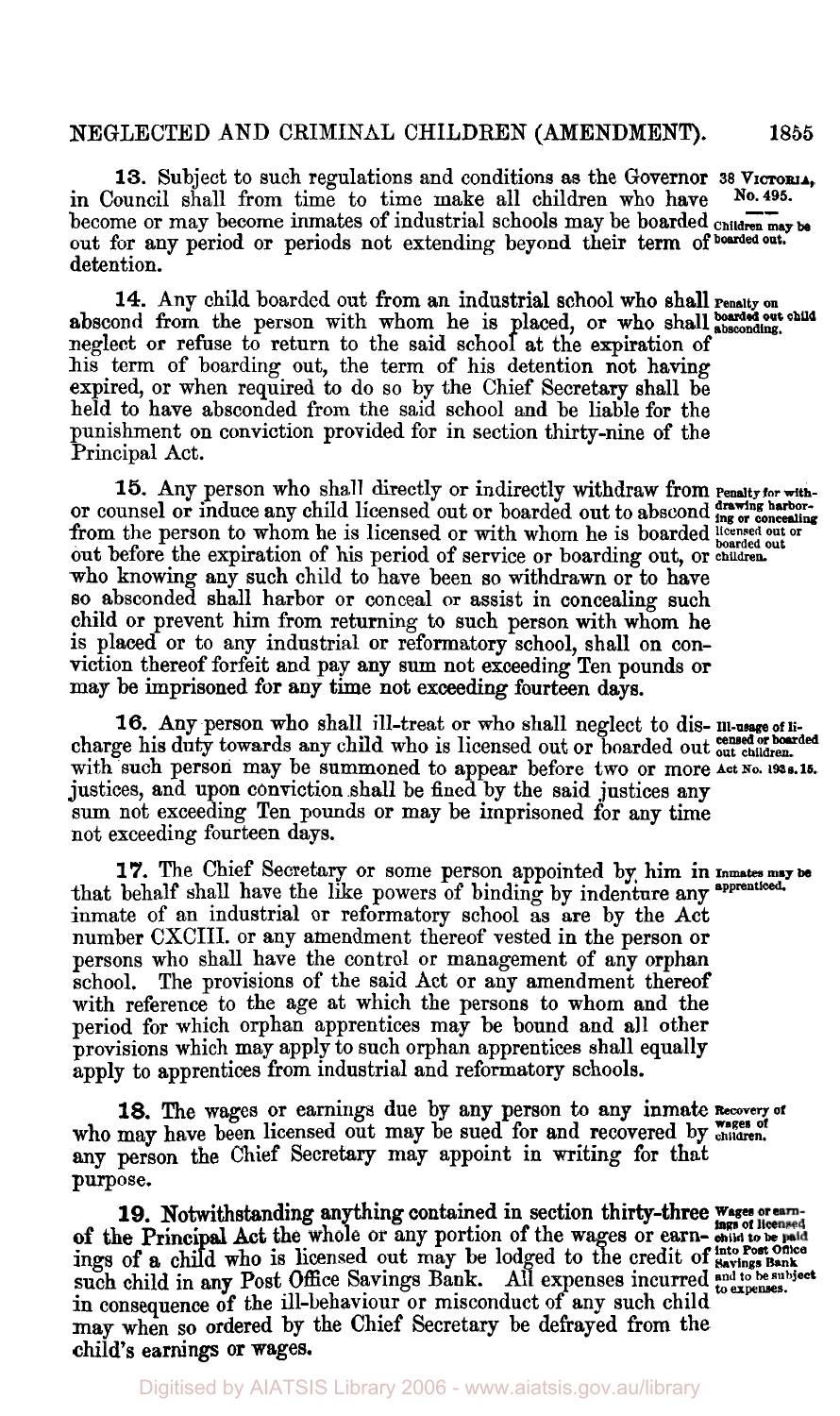## ' **1856 NEGLECTED** AND CRIMINAL CHILDREN (AMENDMENT).

*20.* The Governor in Council shall make regulations and conditions for generally regulating the apprenticing licensing out and boarding out and for the deposit of the wages or earnings of children, and shall have power to amend alter or rescind such rules from time to time. The rules regulations and conditions already made by the Governor in Council as to licensing out and boarding out shall be deemed to have been made under and by virtue of the authority **of** this **Act. 38 VICTORIA, No. 495- Regulations to be made.** 

**END OF SECOND VOLUME.** 

 $745.945$ 

**BY AUTHORITY: GEORGE SKINNER, ACTING GOVERNMENT PRINTER, MELBOUXNE.** 

Digitised by AIATSIS Library 2006 - www.aiatsis.gov.au/library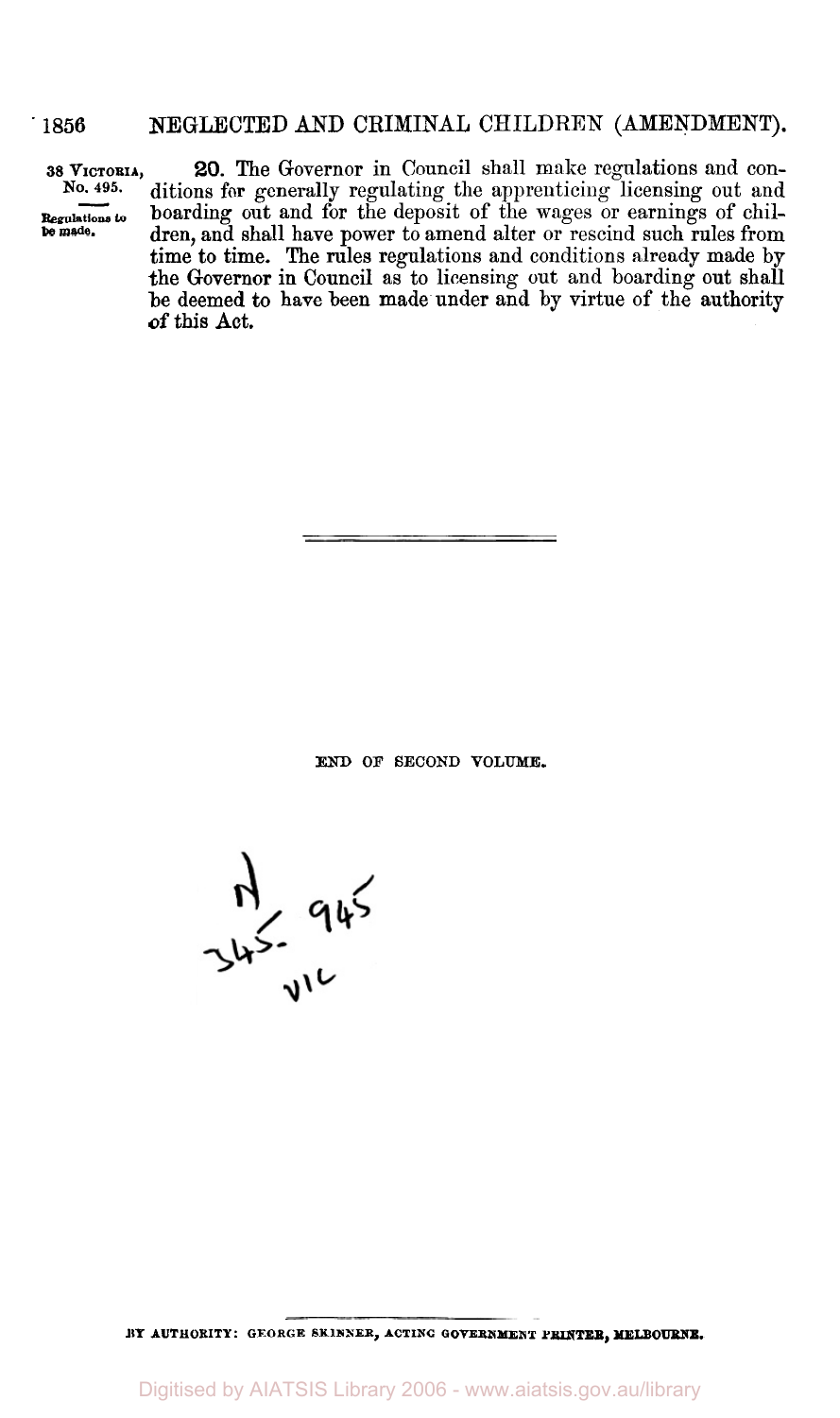**2168** NEGLECTED ETC. CHILDREN (AMENDMENT **1878).** 

**No.626.** 

**As to absconding.** 

**orders.** 

**Term of detention of child may be** 

**Inveigling child misdemeanor.** 

**<sup>42</sup>VICTORIA,** '' take charge of and who may be qualified to provide for and **take**  "care of such inmate or inmates for any term not exceeding the "unexpired portion of his or her term of detention unless sooner "called upon by the Chief Secretary to return to the said school, and " to require any such inmate to return to the said school at any time " during the said term unless he or she shall have been previously " discharged as aforesaid. And any such inmate who shall abscond "from such service during such term or shall neglect or refuse **to**  "return to the said school at the expiration of the said term or when "required as aforesaid shall be held to have absconded from the said " school."

**Exact period of 5.** No mandate or order issued or made after the coming into detention to be approximately and the computation of this Act aboll be of any force on effect unless the purity detention to be operation of this Act shall be of any force or effect unless the exact<br>
mandates or term (showing the years or months) during which the child named term (showing the years or months) during which the child named therein is to be detained in any reformatory or industrial school **is**  clearly set out and specified in such mandate **or** order.

> **6.** It shall be lawful for the Governor in Council in all cases where it may seem right so to do to extend the term of detention specified in any mandate or order already made or to be made **until**  the child named therein shall have attained the age of eighteen years and such child shall be detained accordingly, and shall be deemed an inmate within the meaning of section **2** of the **Act No. 495. (a)**

> *7.* If any person **for** the purpose of prostitution shall inveigle or entice any unmarried female inmate who is under the age of eighteen years from any industrial or reformatory school or any house or other place where or from any person to whom or with whom she may be licensed out or boarded out placed out or be apprenticed or may reside, or if any person for such purpose shall aid **or** assist therein **such** person shall be guilty **of** a misdemeanor and may be imprisoned **for** any term not exceeding two years : Provided that **no**  conviction shall be had under the provisions of this section on the unsupported testimony **of** the female so inveigled **or** enticed nor unless proceedings be taken within one **year from** the commissionof the offence.

# **NEGLECTED AND CRIMINAL CHILDREN (AMENDMENT 1881).**

#### **ANALYSIS OF CONTENTS.**

**SECT. <sup>45</sup>VICTORIA, Amendment, of section 10 of** " *The Neglected and Criminal* Children's **No. 693.** *Act* **1864** ... ... ... ... ... *...* ... **<sup>1</sup>**

> **An Act for the further amendment of** the **Law relating** to **Neglected and Criminal Children. [27th** *June* 1881.]

> WHEREAS it is expedient to amend the Act intituled " **The**  *Neglected and Criminal Children's Act* **1864:"** Be it enacted

*(a) 38* **Vict. No. 495,** *"Neglected and Criminal Children (Amendment* **1874),"** *ante.*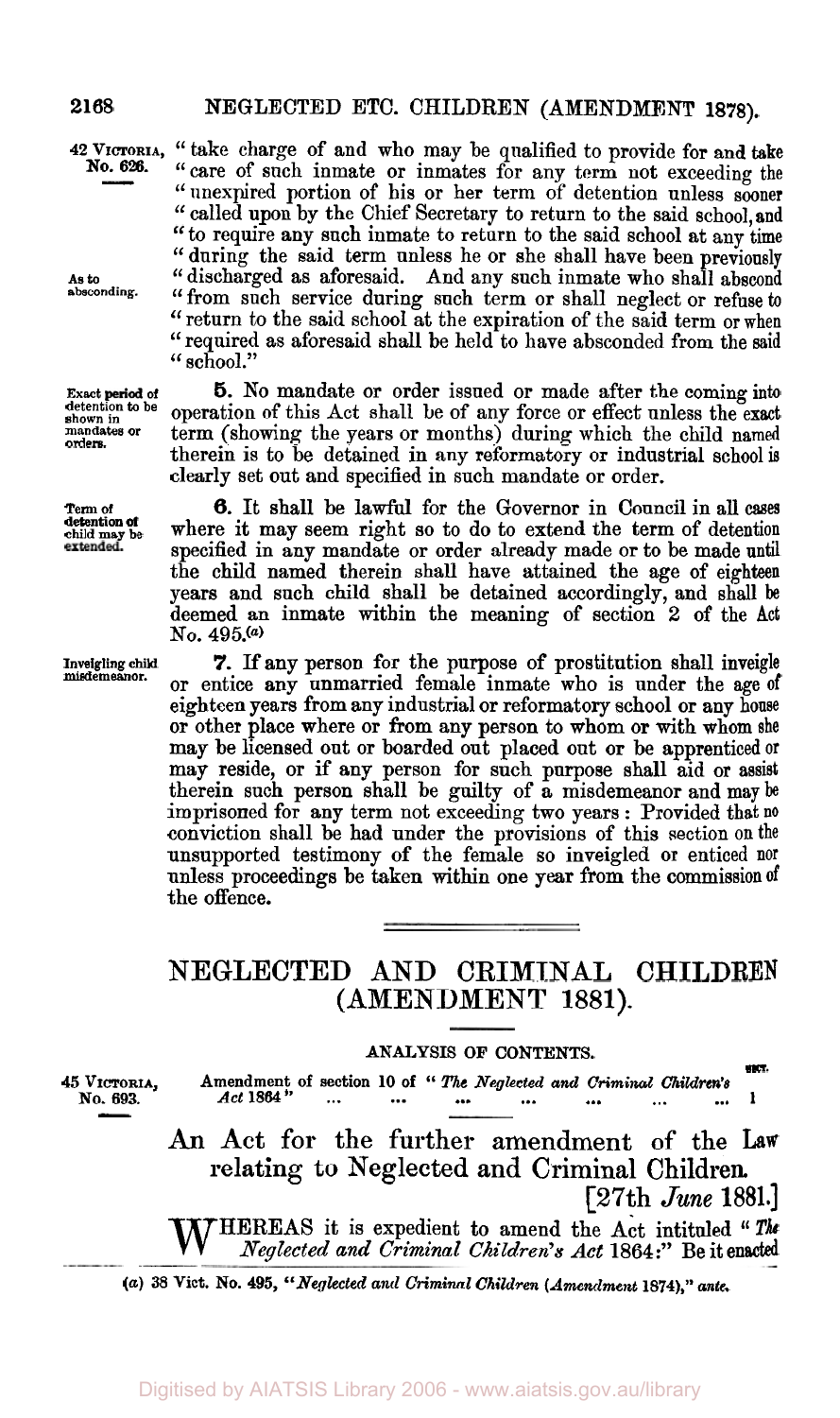by the Queen's Most Excellent Majesty by and with the advice and 45 VICTORIA, consent of the Legislative Council and the Legislative Assembly of No. 693. Victoria in this present Parliament assembled and by the authority 2169<br>ICTORIA,<br>0. 693. of the same as follows (that is to say)  $:$ -

*Children's Act* **1864**. the words commencing "Every such school" to the end of the said section shall be and are hereby repealed, and the end of the said section shall be and are hereby repealed, and in lieu thereof the following words shall be substituted and read as part of the said section, viz.:-" The amount to be granted out of the consolidated revenue to any such school shall be calculated at the rate of Five shillings per week for every child maintained in every school established in accordance with the provisions of *The Neglected and Criminal Children's Act* **1864'** during the preceding year or any part thereof." 1. In the tenth section of " *The Neglected and Criminal* Section 10 of

OLD **METAL** DEALERS.

*[See Police Offences.]* 

# **PARLIAMENT** (ASSEMBLY **1857).**

# **SECT.** ANALYSIS OF CONTENTS.

**Repeal of parts of sections 11, 26, and 31 of** *"The Constitution Act"*  **Who shall be qualified to be a member of Legislative Assembly** ... ... **<sup>1</sup>** ... *<sup>2</sup>* **21 VICTORIA, No. 12.** 

**An Act** to abolish the Property Qualification required by Members **of** the Legislative Assembly. [27th *August* **1857.]** 

WHEREAS the number of persons capable of being elected as **Preamble.**<br>
Here is at present members of the Legislative Assembly of Victoria is at present<br> **Anduly** restricted and it is expedient to enlarge the same: Be it so **with** the advice and consent of the Legislative Council and the1886," post. Legislative Assembly of Victoria in this present Parliament assembled and by the authority of the same as follows (that is **to**  say) : restricted, and it is expedient to enlarge the same: Be it so vict. No. 904 therefore enacted by the Queen's Most Excellent Majesty by and  $\frac{R}{g}$ , "Revision between" and  $\frac{R}{g}$ 

*Constitution in and for the colony of Victoria,"* being Schedule I. of c. **55.**  a certain Act of the Imperial Parliament passed in the 18th and *Her Majesty to assent to a Bill as amended of the Legislature* **55. of** *Victoria to establish a Constitution in and for the colony* of *Victoria*," as enacts "That no person shall be capable of being elected a section 11. member of the Assembly who shall not be legally or equitably seised **Of Or** entitled to an estate of freehold in possession **for own** use **and benefit** in lands and tenements in **Victoria of** the value of **two 1.** That so much **of an** Act intituled *"An Act to establish* **a Schedule I. of 18 & 19 Vict.**  years of the reign of Her present Majesty intituled *"(An Act to* **18** & **19** *Vict.*